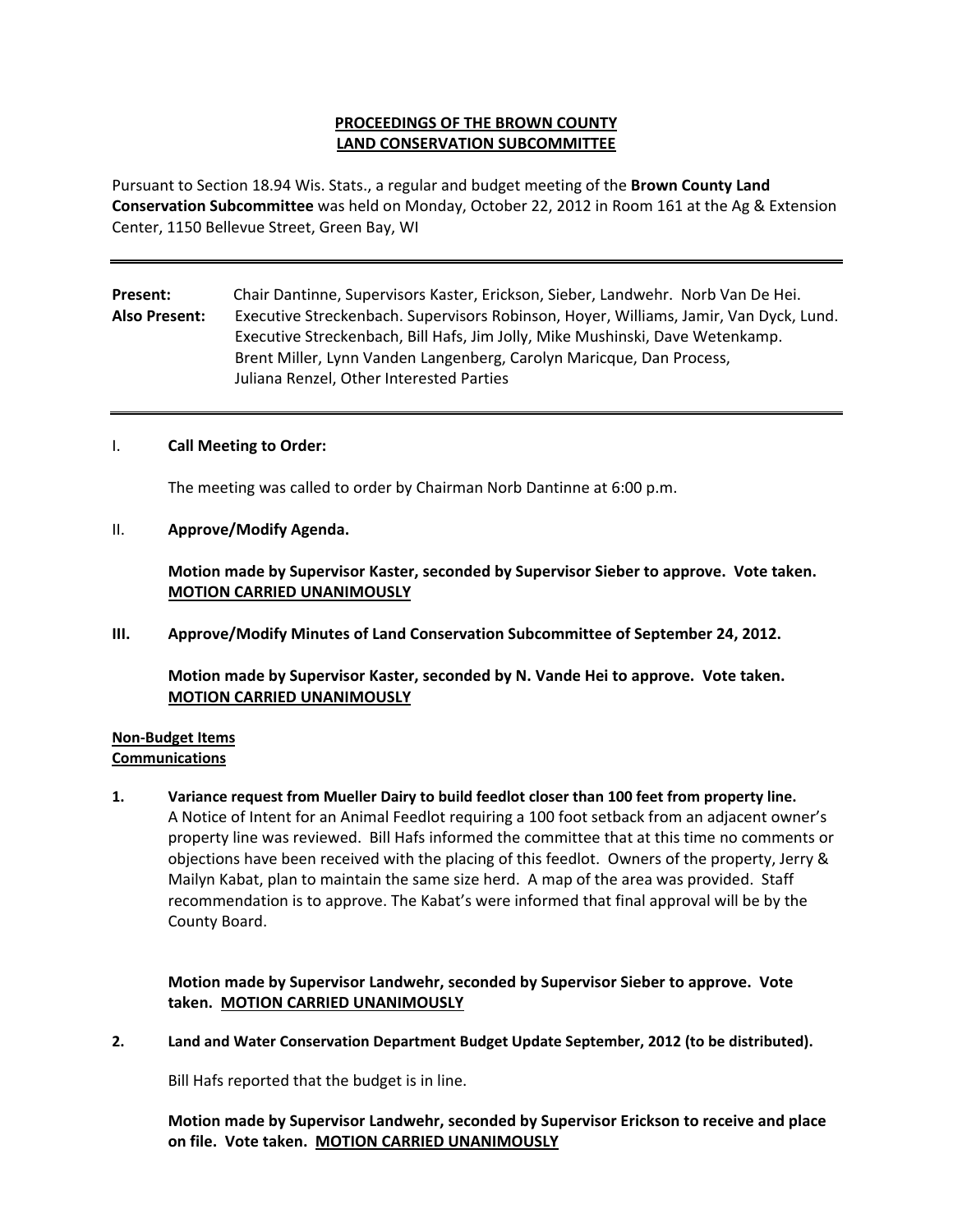### **3. Budget Adjustment Request (12‐95): US Fish and Wildlife Service \$14,900, additional revenue with increase in expenditures for West Shore Pike Habitat Project.**

Jim Jolly reported that the Land & Water Conservation Department has received a grant in the amount of \$14,900 from the US Fish & Wildlife Service to provide cost‐share payments to landowners doing conservation work as part of the West Shore Pike Habitat Project. There is no additional cost to the County.

### **Motion made by Supervisor Erickson, seconded by Supervisor Sieber to approve. Vote taken. MOTION CARRIED UNANIMOUSLY**

### **4. Resolution re: Requesting State of Wisconsin to fulfill Statutory Requirements to Adequately Fund Brown County Land and Water Conservation Department to Implement State Mandated Programs.**

Director Hafs referred to the resolution included in packet material explaining that this involves a request to the State of Wisconsin to fulfill statutory requirements to adequately fund the Brown County Land & Water Conservation Department to implement State mandated programs. Although he attended a recent meeting, Hafs indicated he did not vote explaining that DATCP shall attempt to provide three staff persons per county with full funding for the first staff person, 70% for the 2<sup>nd</sup>, and 50% for any additional staff person to provide an average of \$100,000 per county for cost-sharing grants. He added that this allocation does not meet statutory obligations and leaves the Soil & Water Resource Management (SWRM) program short of meeting its statutory staffing grant goal. At this time the SWRM is approximately \$4,000,000 short of meeting the staffing grant total. Hafs indicated that DATCO proposes to further reduce soil and water general purpose revenue funds by 29%, resulting in a statewide reduction of \$1,100,400, in addition to the \$1,000,000 in cuts already approved in the 2011‐2013 biennial budget.

Hafs indicated that the Land & Water Conservation Association and the Wisconsin County's Association have unanimously approved Resolution 10‐4—2012 requesting that the State fulfill its statutory funding allocation to the County Land & Water Conservation Department. The resolution asks that the 2013‐2015 state budget provide an allocation to all 72 counties that will fully fund the comprehensive conservation program as directed by statute. Without this funding, Brown County will be unable to fulfill state mandated services to all landowners who are requesting assistance in state programs including the Working Lands Initiative.

Discussion by the committee resulted in Director Hafs stating that he was not optimistic that the resolution will pass, that he has never found a resolution to be effective, although agreed to try. Supervisor Landwehr suggested that the legislature be contacted so that they are informed of the importance of this matter.

**Motion made by Supervisor Sieber, seconded by Supervisor Erickson to approve the Resolution requesting State of Wisconsin to fulfill Statutory Requirements to Adequately Fund Brown County Land and Water Conservation Department to Implement State Mandated Programs.. Vote taken. MOTION CARRIED UNANIMOUSLY**

# **BUDGET REVIEW – 6:**14pm

### **REVIEW OF 2013 DEPARTMENT BUDGET**

### 5. **Land and Water Conservation – Review of 2013 department budget.**

Director Hafs distributed a handout which is attached regarding the Land and Water Conservation Department 2013 Budget Proposal. Hafs hihglighted the "major budget provisions for 2013".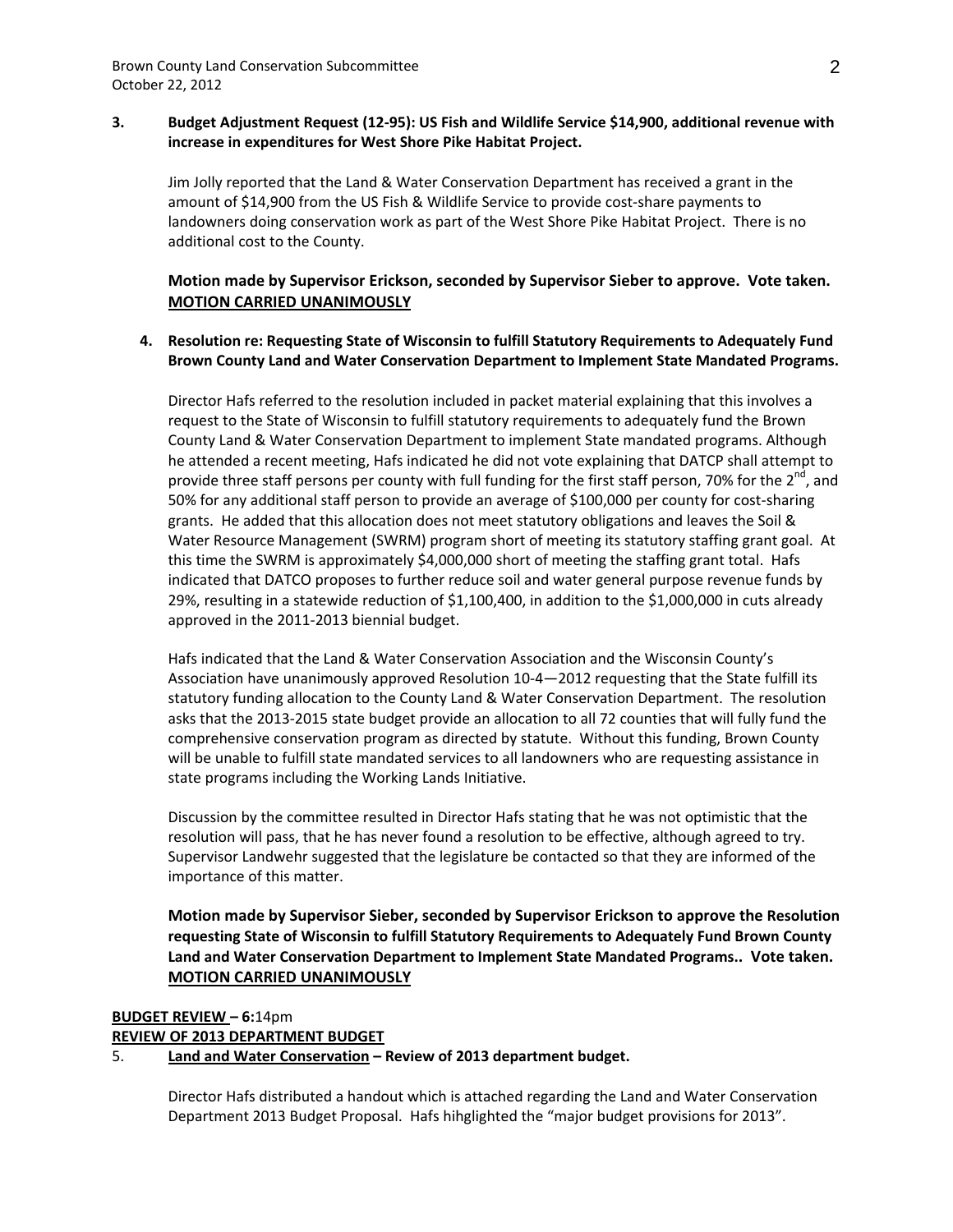Hafs reported that the Executive has agreed to work with him on staffing. The budget was changed related to various items, one being health insurance. Grants for the West Shore, East River, and Baird Creek Projects are anticipated.

Page 175 – Phosphorus Levels – Hafs indicated that instead of spending he would like to work with farmers to reduce phosphorus levels and has proposed a management plan to the DNR, however, noted that funding is an issue.

Page 294 ‐ Working Lands Initiative – Hafs explained the plan that has been put in place by Fond du Lac County whereby landowners are required to participate in the cost of the program which is unfunded by the State. There are 475 landowners involved and they have four years to develop a schedule of compliance. A \$42 hourly charge for staff engineering fees which is separate from inspection is being proposed.

Supervisor Kaster opined that it wasn't right to charge taxpayers, however, Jim Jolly indicated that if they were charged for engineering, it would be consistent with other programs. Hafs indicated they do not have staff who can perform the engineering as they are working with animal waste storage, that it would require other staff to be trained in inspection. Executive Streckenbach clarified that the idea is to have the County do the inspection work at their cost. For those farmers in non‐compliance there will be a \$42 fee, in addition to a \$42 hourly fee to do the paperwork related to an annual schedule. Numbers show that 80 non‐compliant inspections were done in the last year.

Supervisor Dantinne expressed concern with farmers not getting their credits if inspections are not completed. Supervisor Erickson asked if this service could be contracted and Hafs indicated it has not been thus done far, speculating that private firms would most likely charge more.

Supervisor Lund suggested that summer interns be taught to do the initial inspection and if non‐ compliance is determined, then the County move forward with engineering. Mr. Jolly, however, explained that although a good idea, students are available only during the month of June. By this time crops are too high, stating the need is in early spring and fall.

Supervisor Sieber questioned if the fee was raised significantly if farmers would be more likely to maintain compliance. N. VandeHei agreed with the flat rate fee for the larger farmer, however, expressed concern for the smaller ones.

Executive Streckenbach addressed the Green Bay Met proposal, stating it is a plan to form a partnership with all of the stakeholders with the biggest gain coming from municipalities. Further discussion on this issue resulted in Director Hafs stating he would discuss state requirements with Corporation Counsel and report back.

Pg. 179 – Contracted Services/ Baird Creek Foundation – It was explained that the grant which was received was not totally spent.

Pg. 178 – Permit Ordinance – It was noted that the number increased from \$37,000 to \$47,000, with Hafs explaining this is a USDA contribution to help with animal waste storage design.

Supervisor Kaster asked about the decrease in winter spreading plans with Hafs explaining that this number does not usually show much fluctuation. Hafs indicated the department has lost a staff person who worked on Nutrient Management Plans.

Supervisor Erickson noted a decrease in one FT person. Hafs explained this position was left unfilled and unfunded for 2013.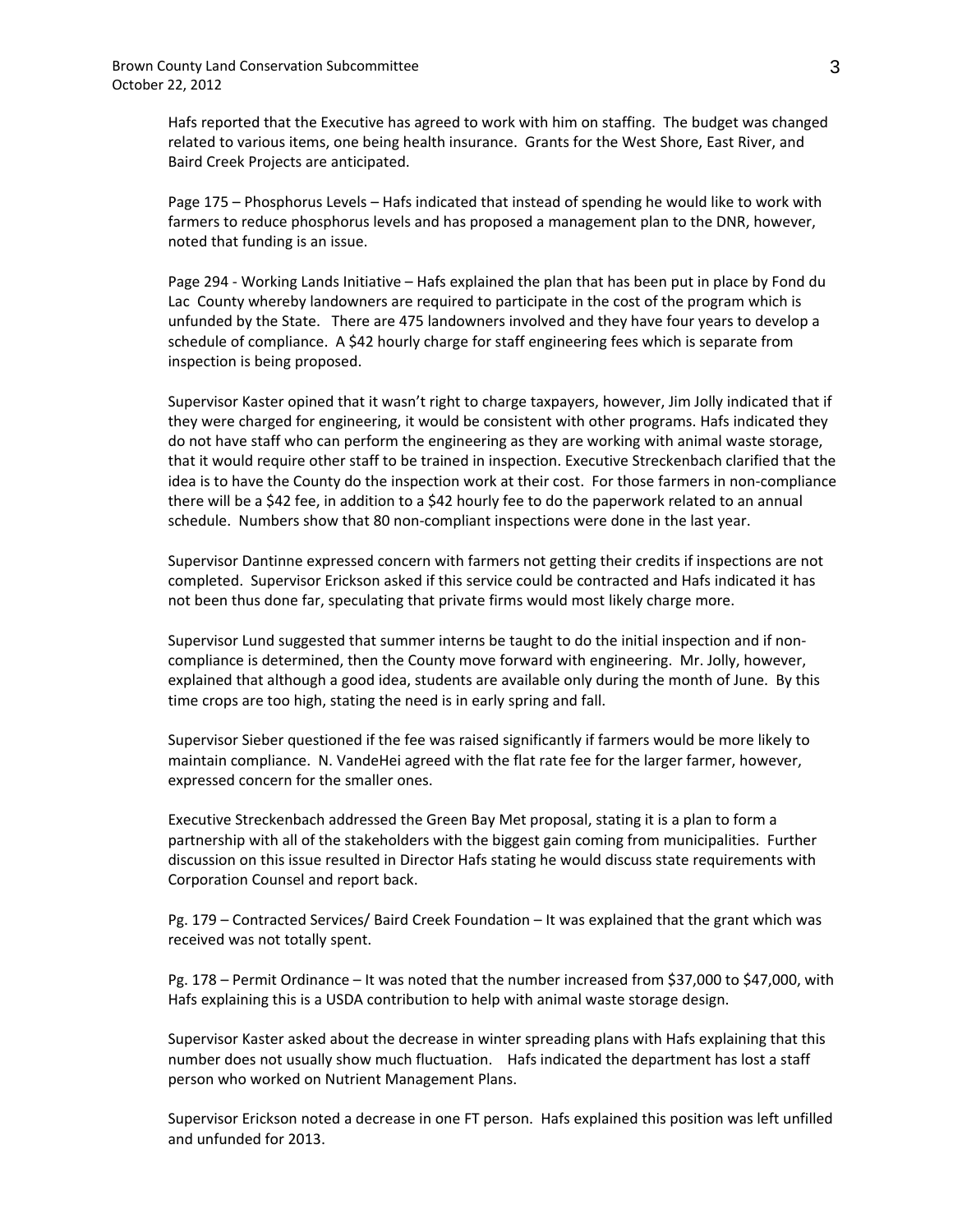**Motion made by Supervisor Landwehr, seconded by Supervisor Sieber to approve the Land and Water Conservation 2013 Department Budget with a clarification related to the Working Lands** Initiative. The County will do an inspection at their cost, for those in non-compliance there will be a \$42 fee, in addition to a \$42 hourly fee to do the paperwork related to an annual schedule. **Vote Taken. MOTION CARRIED UNANIMOUSLY**

**a. Resolution re: Approving New or Deleted Positions during the 2013 Budget Process (Land and Water Conservation).** 

**Motion made by Supervisor Sieber seconded by Supervisor Erickson to approve the Resolution approving new or deleted positions during the 2013 budget process. Vote taken. MOTION CARRIED UNANIMOUSLY**

- **6. Such other matters as authorized by law.** None
- **7. Adjourn.**

**Motion made by Supervisor Sieber, seconded by N. Vande Hei to adjourn at 7:30 p.m. Vote taken. MOTION CARRIED UNANIMOUSLY**

Respectfully submitted,

Alicia A. Loehlein Rae G. Knippel Recording Secretary Transcriptionist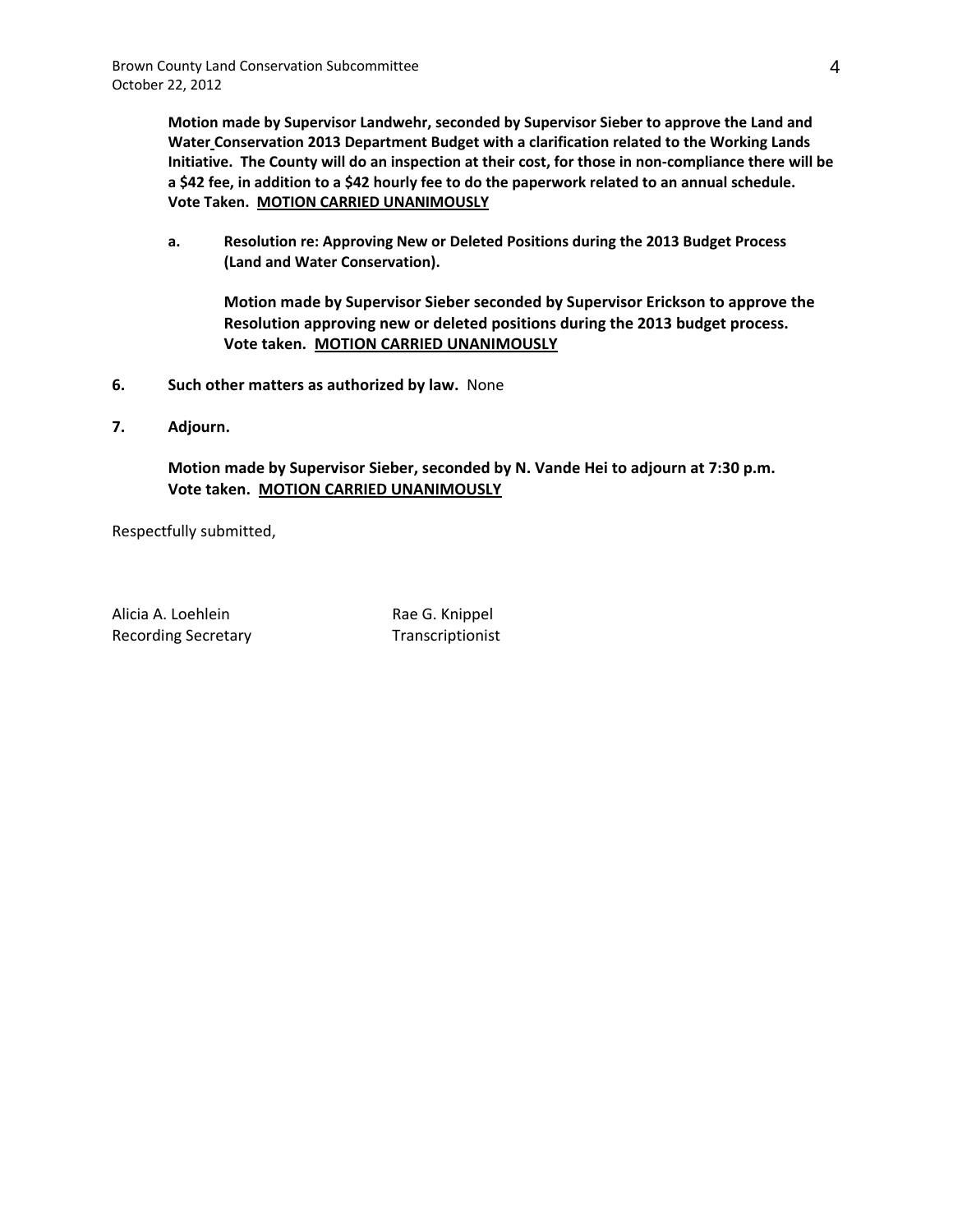

 $\overline{2}$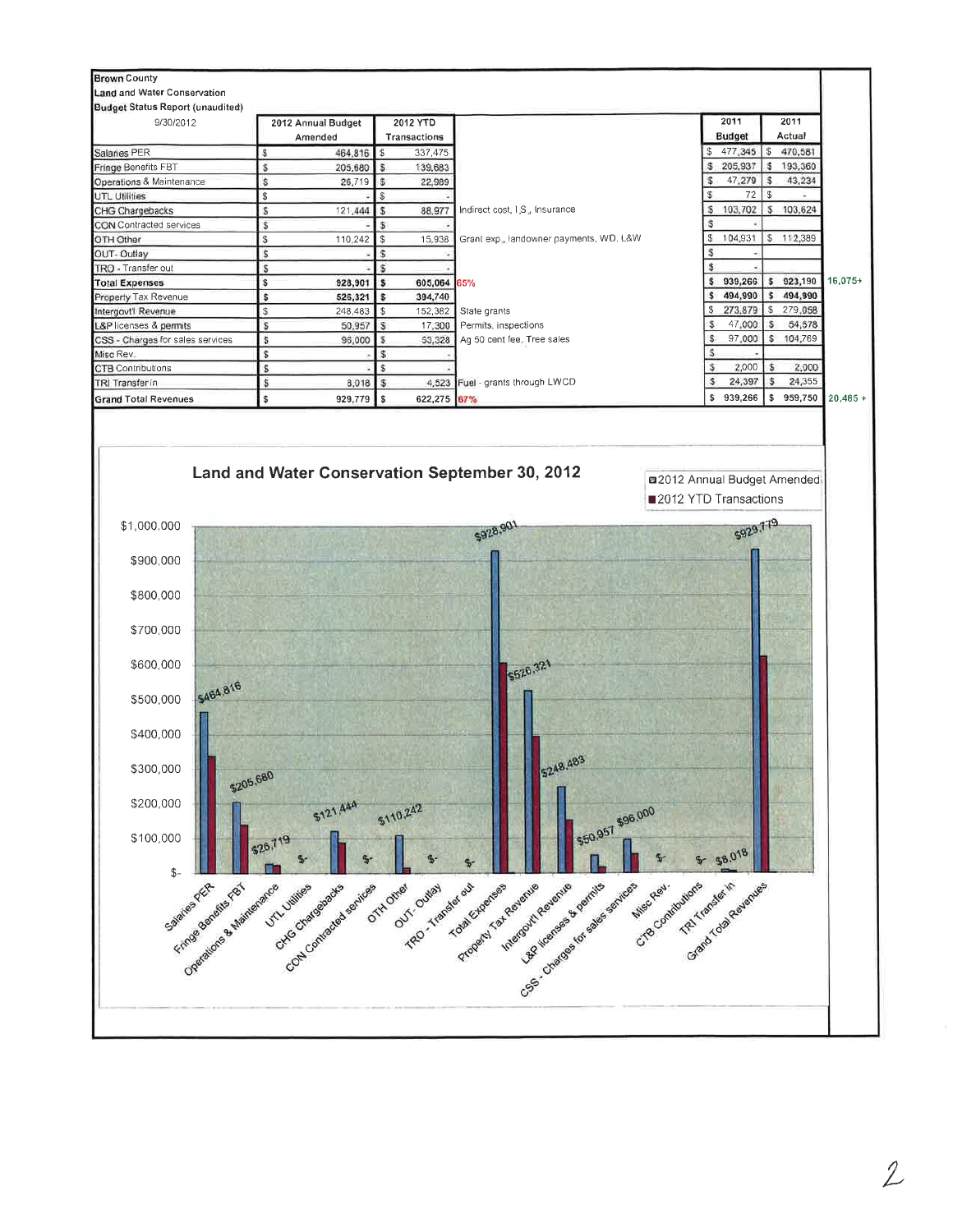

 $\overline{2}$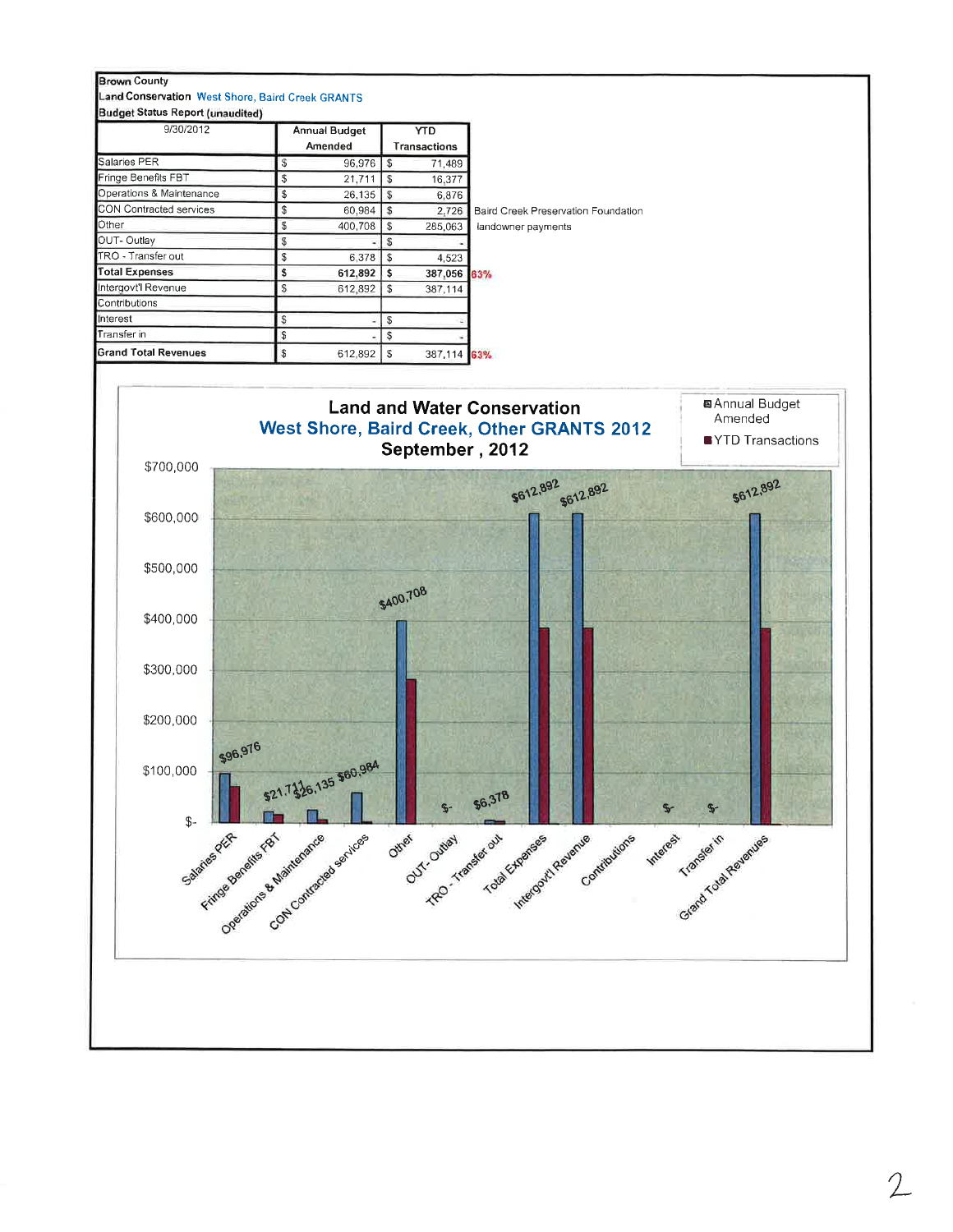# Land and Water Conservation Department 2013 Budget Proposal

### Major budget provisions for 2013

- 1. Levy cut 25%
- 
- 2. 2 LTE Staff cut<br>3. 1 full time staff person unfunded.
- 4. \$75,000 contribution agreement<br>5. WLI fee added
- 

\$134,291 from \$526,321 to \$392,030

2 LTE grant funded positions (East River and Baird Creek)

Exective and County Conservationist will work to fund through adaptive management with GBMSD 1 year contribution agreement grant added to fund LWCD staffing positions. (USDA) \$42 per hour - page 294 budget.

|                                 |      |           | 2012 Amended   2013 Proposed |               |    |               |                                                                             |
|---------------------------------|------|-----------|------------------------------|---------------|----|---------------|-----------------------------------------------------------------------------|
|                                 | 2011 |           |                              |               |    |               |                                                                             |
|                                 |      | Actual    |                              | <b>Budget</b> |    | <b>Budget</b> |                                                                             |
| Salaries PER                    |      | 470,581   | S                            | 464,816       |    | 421.212       |                                                                             |
| Fringe Benefits FBT             |      | 193,360   | \$                           | 205,680       | \$ | 160,860       |                                                                             |
| Operations & Maintenance        |      | 43,234    | S                            | 26,719        | \$ | 29,336        |                                                                             |
| <b>UTL Utilities</b>            |      |           |                              |               |    |               |                                                                             |
| CHG Chargebacks                 | S    | 103,624   | S                            | 121.444       | S. | 126,262       | Indirect cost, I.S., Insurance                                              |
| <b>CON Contracted services</b>  |      |           |                              |               | ъ  |               |                                                                             |
| IOTH Other                      |      | \$112.389 | \$                           | 110,242       | S  | 100,000       | Grant exp., landowner payments, WD, L&\                                     |
| OUT-Outlay                      |      |           |                              |               | S  |               |                                                                             |
| ITRO - Transfer out             |      |           |                              |               |    |               |                                                                             |
| <b>Total Expenses</b>           | \$   | 923,190   | \$                           | 928,901       | \$ | 837,670       |                                                                             |
| Property Tax Revenue            |      | 494,990   | \$                           | 526,321       | \$ | 392,030       | Levy                                                                        |
| State Grant and aid Revenue \$  |      | 279,058   | S                            | 248,483       | S  | 222,000       | State grants                                                                |
| Permits Ordinance               | S    | 54,578    | \$                           | 50,957        | S  | 47,000        | Permits, inspections                                                        |
| Charges and Fees Agriculture \$ |      | 91.798    | S                            | 84,000        | \$ | 84,000        | Ag 50 cent fee                                                              |
| Intergovermental Charges        |      |           |                              |               | £  | 75,000        | Contribution agreement USDA N                                               |
| Sales                           | \$   | 12,972    | \$                           | 12,000        | S  | 12,000        | Tree Program                                                                |
| ITRI Transfer in                | \$   | 26,355    | \$                           | 8,018         | S  |               | Donationss, carryover, transfers (2011)<br>5,640 Fuel - grants through LWCD |
| <b>Grand Total Revenues</b>     | s    | 959,750   | S                            | 929,779       | \$ | 837,670       |                                                                             |
|                                 |      |           |                              |               |    |               |                                                                             |